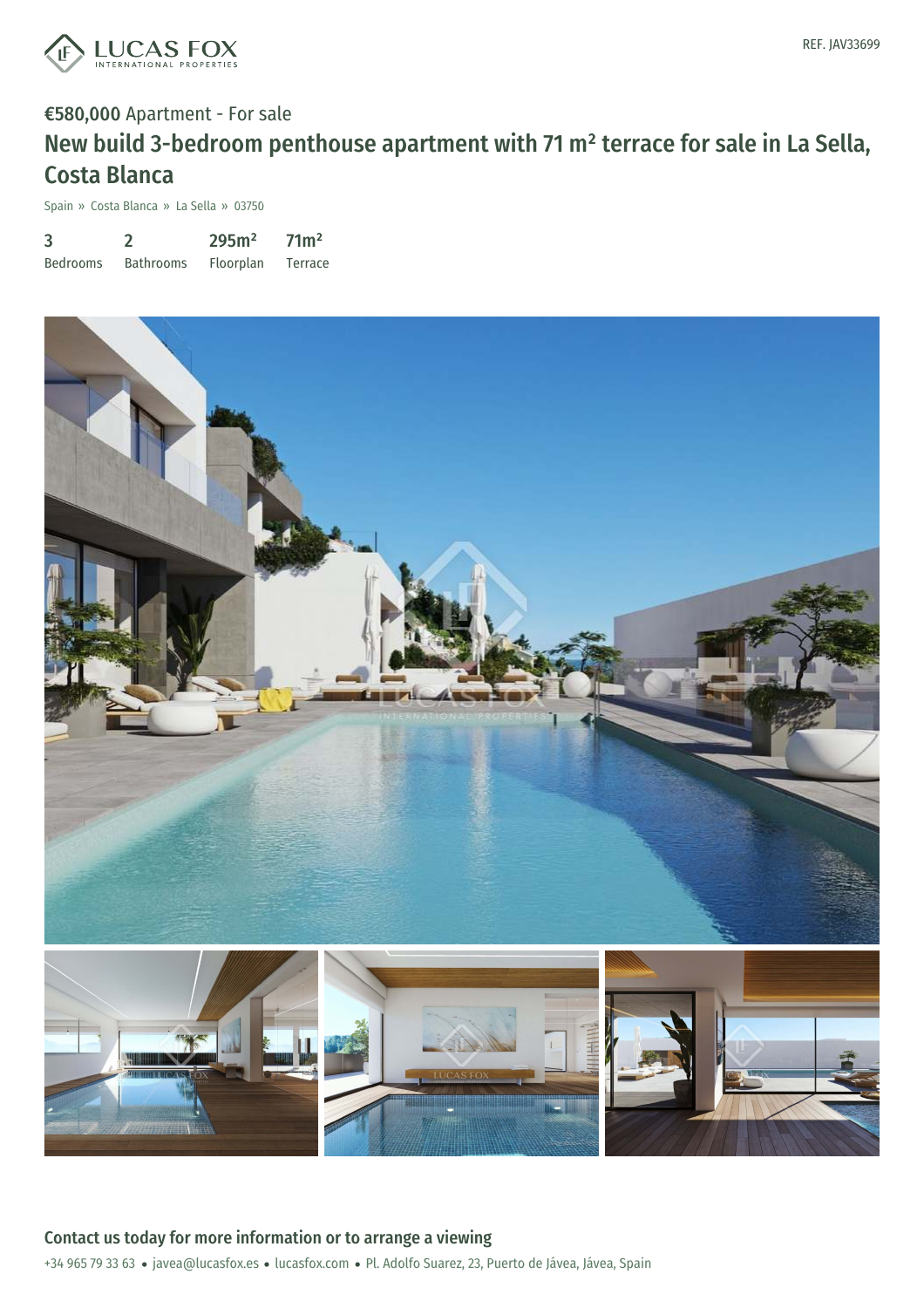

## €580,000 Apartment - For sale New build 3-bedroom penthouse apartment with 71 m² terrace for sale in La Sella, Costa Blanca

Spain » Costa Blanca » La Sella » 03750

3 Bedrooms 2 Bathrooms 295m² Floorplan 71m² Terrace

### **OVERVIEW**

## Excellent 3-bedroom penthouse apartment for sale next to an excellent golf course with sea views in La Sella, Costa Blanca.

To feel embraced by nature, to sit on the terrace and enjoy wonderful sea views, to be next to an excellent golf course and a stone's away from great tourist towns is what is waiting for you at Golf Suites La Sella.

3-bedroom apartments, all of them with access to a terrace to make the most of the sunlight and the Mediterranean, a kitchen that opens up to the living/dining room which also opens up to a porch on the terrace, small details that make these apartments unique.

We know comfort and energy efficiency are core values in a home, so at Golf Suites La Sella properties are equipped with underfloor heating, air conditioning with a hot/cold system via air ducts, hot water with Ecodan, an energy efficient hybrid system, first class electric appliances are included, technical lighting, alarm, ventilation system, home automation and lift.

The perfect complement to these wonderful apartments are their communal areas, spaces where you can just relax, enjoy the outdoors, with outside swimming pools, garden area and wellness in each building. As well as 24/7 surveillance in all the resort, a golf course with 27 holes designed by José María Olazabal, a five-star hotel Marriott La Sella with its own spa, gymnasium, restaurants, a luxury for a select few.



#### [lucasfox.com/go/jav33699](https://www.lucasfox.com/go/jav33699)

Sea views, Heated swimming pool, Indoor swimming pool, Terrace, Concierge service, Gym, Lift, Communal terrace, Parking, Underfloor heating, Air conditioning, Double glazing, Equipped Kitchen, Heating, New build, Security, Views